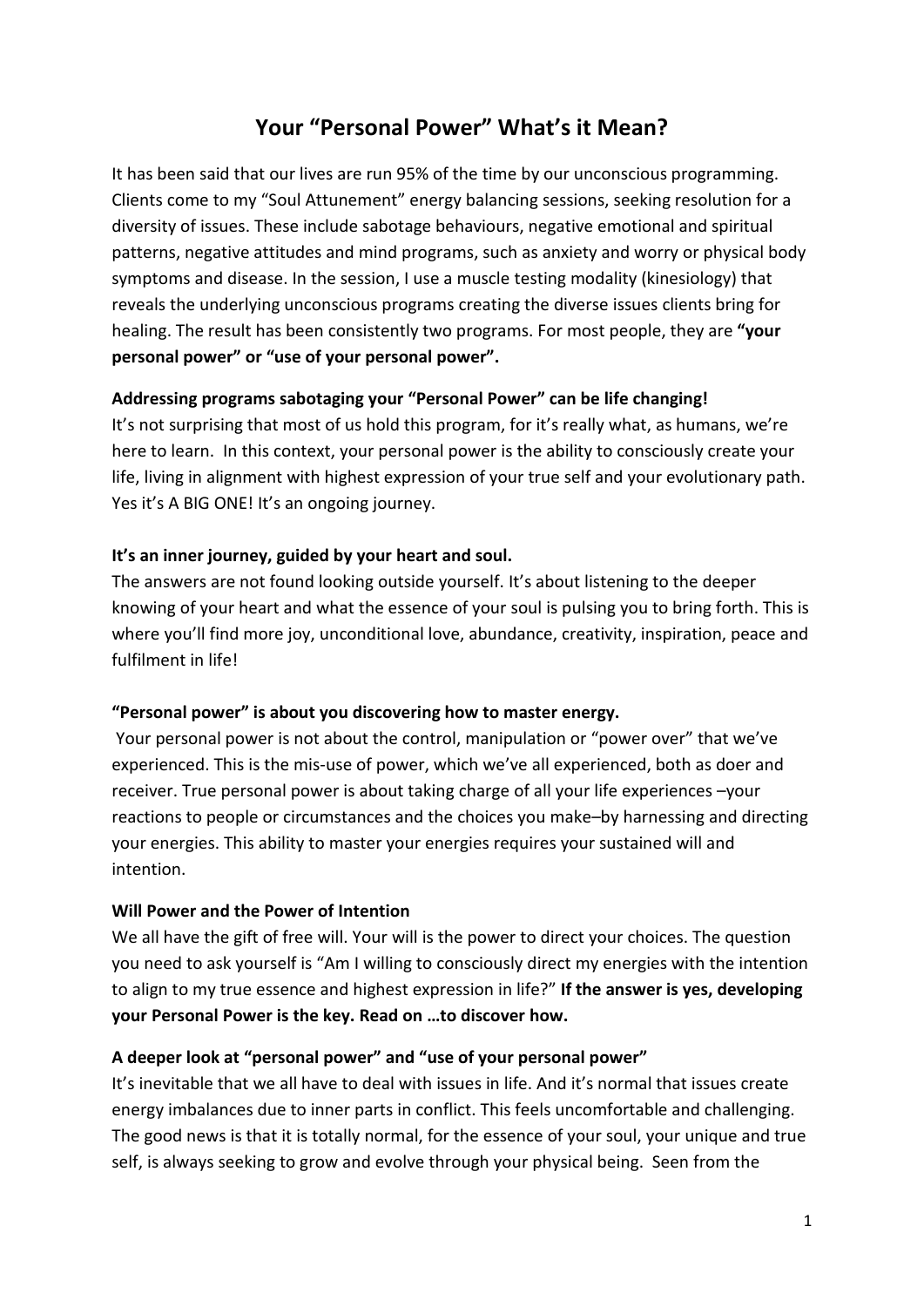higher perspective, our issues arise as opportunities for us all to learn to master energies, in order to re-align us to our true self and life path.

## **The blame-game has to go! Are you ready to see the higher perspective?**

Will you choose to accept the idea that issues arise as an inevitable process of your growth and evolution?

Will you choose to take full responsibility for clearing old energetic patterns that are creating the issues i.e. energy imbalances?

## **See the issues as opportunities and gifts to set you free!**

At some level of your Being, you've created these issues as opportunities to release old limiting programs that are holding you back. This is all part of the growth process your soul chose for you. As you accept this, the first and fundamental step towards developing your personal power is to see and deal with your life issues from a higher soul perspective. This means taking full personal responsibility as the creator of everything in your life -whether created by you consciously or unconsciously, probably lifetimes ago.

## **"Why would I choose this?"**

This is perhaps the hardest concept to really accept! - When you're really feeling discomfort, you may ask "Why would I choose this?" The answer lies in recognising that there is an ongoing conflict between the ego and soul levels of our Being. The ego strives to keep us "safe" in our old comfort zones, even for example, when there's lots of fear. Remember the saying "our greatest fear is fear of fear itself! This reflects the ego's desire to play it safe believing this protects us. The ego is the expression of old memories locked into our Being – those presenting now as life issues for release.

## **"Personal Power" is a learning process**

Once you have committed to align to your true self and highest expression, you will be called to make choices in every moment, between the ego (small self) and higher soul perspective. We haven't really been educated to know how to do this. There will be new learnings about the nature of energy and how to master energies, as you reclaim your personal power.

The journey teaches you to accept all of you, acknowledging and embracing both the "shadow" and light aspects of your nature, with no judgment. Life is not a black or white experience. These aspects are like clouds covering the sun beneath. You are not the angry, guilty, fearful and sad aspects that you've falsely identified as you. Honouring every experience expands your capacity for compassion and forgiveness as you come to understand the true meaning of unconditional love – for yourself and others. For love alone heals!

## **The good news is that there are many resources available to assist you.**